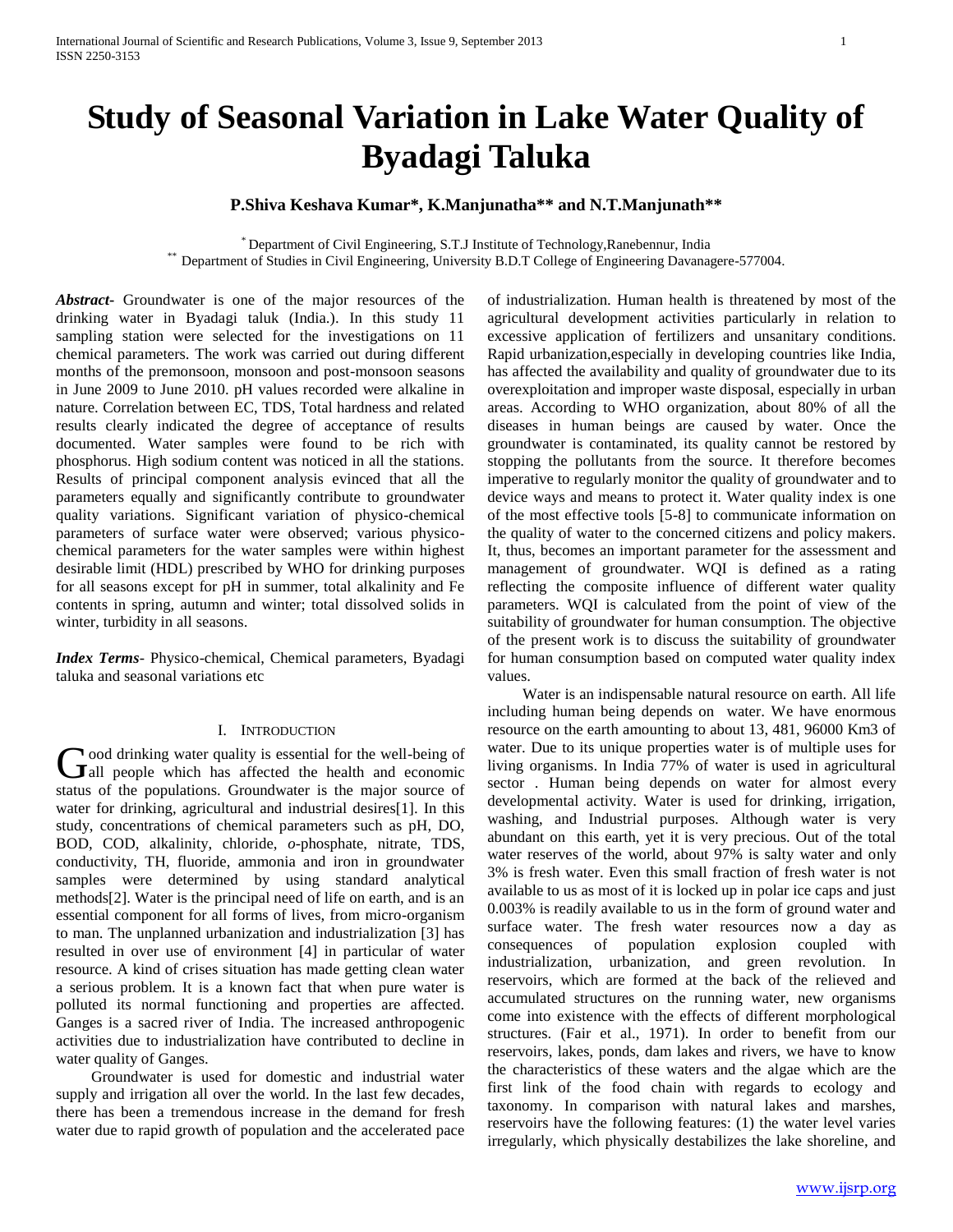(2) the hydrogeological structure of dam lakes is complicated and could change easily because the water level is regulated artificially (Nakashima et al., 2007). In recent years, activities to preserve the water quality and ecosystem of reservoirs and lakes have been encouraged. For example, research on the classification of the water quality of reservoirs and lakes and the effects of its use on land have been carried out.

### II. STUDY AREA

#### **Byadagi** (Kannada: ಬ್ಯಾಡಗಿ) is a town in Haveri district in

the state of Karnataka, India. Its around 18 km north west of the famous business center Ranebennur. The town is famous for the red Byadagi chilli. The surrounding areas of Byadagi produce chilli ( red in color & long ) which is dried in sunlight and sent to different markets. This spicy chilli is one of the common ingredients used in Udupi cuisine.Today the use of this chili is seen in abroad also.

 Byadagi is located at 14.68°N 75.48°E. It has an average elevation of 601 metres (1971 feet). As of 2001 India census,<sup>[2]</sup> Byadagi had a population of 25,658. Males constitute 51% of the population and females 49%. Byadagi has an average literacy rate of 67%, higher than the national average of 59.5%; with male literacy of 74% and female literacy of 60%. 13% of the population is under 6 years of age.

#### III. METHODOLOGY

 Groundwater samples were collected from 11 locations during pre-monsoon1,2 and post monsoon period. Each of the groundwater samples was analyzed for 11 parameters such as pH, electrical conductivity, TDS, total hardness, acidity, alkalinity, chloride, sodium. phosphorus, and potassium, using standard procedures recommended by APHA[9]. The water samples were collected from different sites in plastic bottles and transported to the laboratory in an icebox jars to avoid unpredictable changes in parameters of water samples and were compared with standard values recommended by World Health Organization[10], for drinking purposes.

#### IV. RESULTS AND DISCUSSION

 The values of various physic-chemical parameters in different seasons of Bydagi lake water are presented in Table.1,2 and 3 respectively. The pH of water is important because many biological activities can occur only within a narrow range. Thus, any variations beyond an acceptable range could be fatal to a particular organism.pH values recorded exhibited alkaline nature of subsurface water. Further the water was found to be more alkaline during Pre monsoon - 2 followed by Pre monsoon - 1 and Post monsoon season. Acidity and alkalinity values recorded were found to have good correlation with pH hence inferred that the results of analysis are acceptable. pH of waters varied from 8.09 to 8.80 and 8.14 to 8.86 during Pre monsoon - 1 and Pre monsoon - 2 respectively. On the other hand the pH ranging from 7.16 to 7.95 was observed during Post monsoon season. In 2002

and 2003, Zafer and Sultana 2007 reported pH range of 7.6 and 7.55 respectively for monsoon season[11].

 Again the correlation between EC, TDS, Total hardness and related salts clearly indicated the degree of acceptance of results documented. The highest TDS concentration of 645 mg / l during Pre monsoon – 2 was recorded in sample collected at Mattur village, Correspondingly TDS of this sample during Pre monsoon - 1 and Post monsoon was respectively 641 mg / l and 566 mg / l . The water sample collected from subsurface water source at Kerudi village exhibited lowest concentration of TDS, the values being 393 mg  $/ 1$  (Pre monsoon -1), 343 mg  $/ 1$  (Post monsoon ) and 395 mg / l (Pre monsoon -2). The highest and lowest concentrations of total hardness during Pre monsoon - 2 at Mattur and Kerudi villages were respectively 335 mg / l and 210  $mg/1$ .

 Hardness is an important parameter in decreasing the toxic effect of poisonous element. The total hardness is relatively high in some samples due to the presence of calcium, magnesium and chloride and sulphate ion. The hardness is greater than permissible limit(300 mg/l) in premonsoon-1 and 2 respectively. 1nTotal hardness in premonsoon-1, postmonsoon and premonsoon-2 ranged from 209 to 333mg/l,182 to 294mg/l and 210 to 335 mg/l respectively. Total hardness was recorded comparatively highest in premonsoon and lowest in postmonsoon is reported.[12]. Hardness more than permissible limit leads to heart diseases and kidney stone formation[13].Acidity was detected in monsoon seasons in three locations only( 20,31 and 42mg/l), while in post monsoon acidity varied from 128mg/l to 222mg/l.

 Nitrogen percolates easily into the groundwater through the soil along with rainwater recharge or irrigation water. As a result, the shallow aquifers are more likely than deeper ones to initially suffer from contamination problems [14–15].Within practical limitations of analysis the nitrogen content in subsurface waters during all the seasons considered for study was found to be same and it ranged from 10 mg / l to 18 mg / l.

 Sulphur dioxide (SO2) and oxides of nitrogen and ozone to some extent are the primary causes of acid rain. These pollutants originate from human activities such as combustion of burnable waste, fossil fuels in thermal power plants and automobiles. These constituents interact with reactants present in the atmosphere and result into acid deposition. The natural sources of sulphur pollutants are oceans and to much smaller extent from volcanic eruptions. The man-made sources of SO2 emissions are the burning of coal and petroleum and various industrial processes (Cullis and Hischler, 1980)[16].

 Alkalinity of water samples ranged from 198 to317, 182 to 222 and 200 to 319 mg/l in premonsoo-1, postmonsoon and premonsoon-2 respectively. The mild alkalinity may be due to more seepage of effluent, domestic sewage etc.

 Phosphorous concentration ranging from 24 mg / l to 37 mg  $/ 1$  (Pre monsoon - 1), 21 to 33 mg  $/ 1$  (Post monsoon) and 25 to 40 mg / l (Pre monsoon - 2) were observed. Most critical single element in maintaining aquatic productivity is phosphorus, throughout is one of the most limiting factors of production in Indian reservoirs[17].

Maximum potassium concentration of 7.0 mg / 1 was observed at station SSB4 followed by SSB7  $(6.2 \text{ mg} / 1)$ , followed by SSB3 (4.1 mg  $/1$ ), followed by SSB6 (3.9 mg  $/1$ ),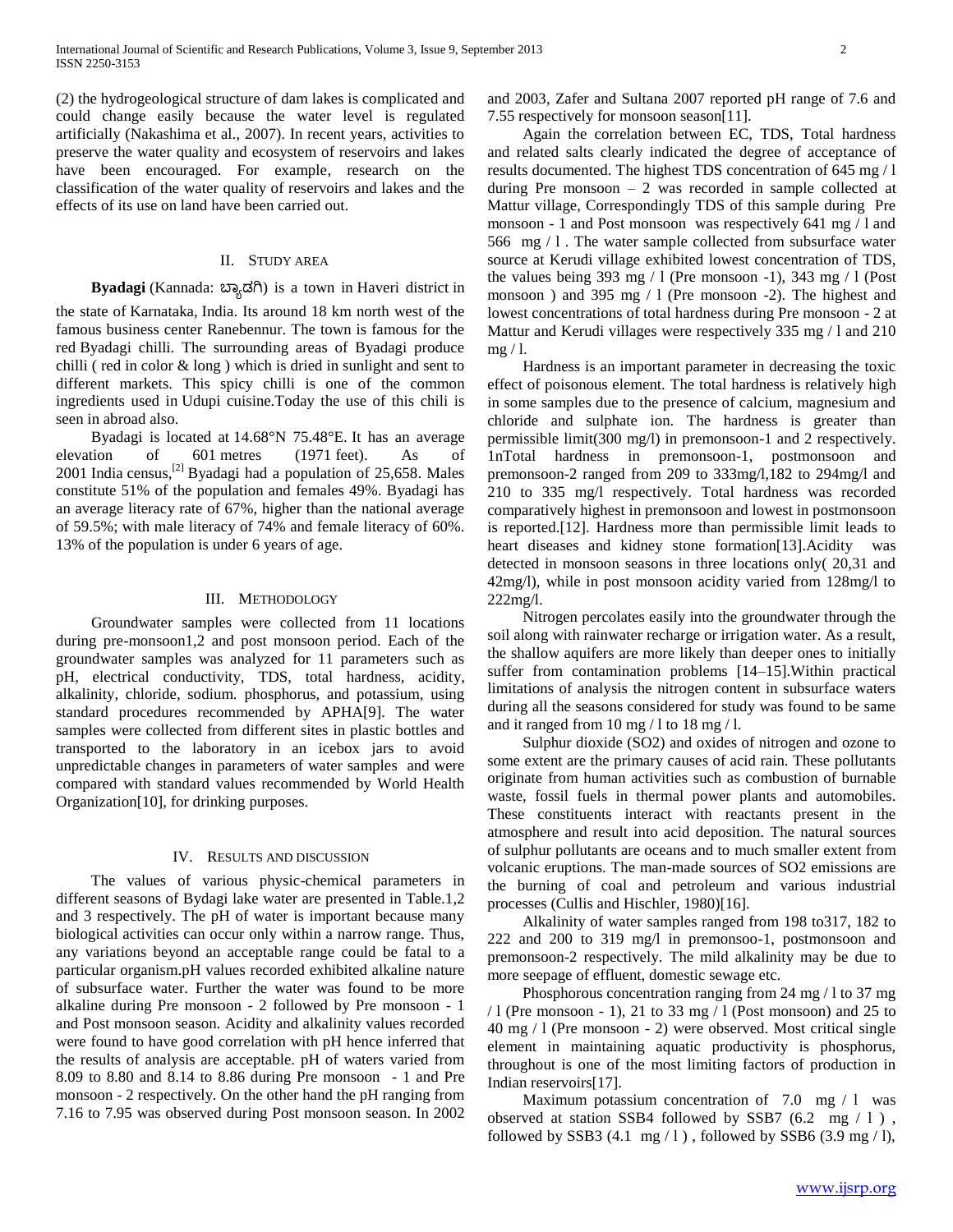followed by SSB2 (3.0 mg / 1), followed by SSB8 (2.5 mg / 1) ,followed by SSB5  $(2.1 \text{ mg}/1)$ , followed by SSB1  $(1.3 \text{ mg}/1)$ , followed by SSB10 (1.1 mg  $/ 1$ ) than by SSB9 (0.8 mg  $/ 1$ ) These values corresponds to Pre monsoon - 2. accordingly the concentrations in samples during Pre monsoon - 1 were respectively 6.8 mg / 1, 6.0 mg / 1, 4.0 mg / 1, 3.8 mg / 1, 3.3 mg / l, 2.9 mg / l , 2.4 mg / l, 2.0 mg / l, 1.7 mg / l, 1.3 mg / l and  $0.8 \, \text{mg} / 1$ . On the other hand potassium concentration ranged from 0.7 mg / l to 6.0 mg / l during Post monsoon. Thus, the excess amount of potassium present in the water sample may lead nervous and digestive disorder [18]. Very high sodium content in the water samples at all the three stations was noticed. Again higher sodium content in water sample during Pre monsoon - 2 followed by Pre monsoon - 1 and Post monsoon were recorded. The ranges were respectively 23.1 mg / 1 to 173.6 mg / l , 22.0 mg / l to 165.0 mg / l and 18.5 mg / l to 103.3 mg / l . Sodium and potassium if compression to chloride is high because of the present of salt in groundwater. The chloride and fluoride are correlated with each other.

 Chlorides concentration ranging from 79 mg / l to 135 mg /1 (Pre monsoon - 1), 69 mg / l to 119 mg / l (Post monsoon) and 81 mg  $/1$  to 136 mg  $/1$  (Pre monsoon - 2) were observed, indicating non-pollution status of water body. These values exceeded the permissible limit proposed by WHO. It is the indicator of contamination with animal and human waste. The high concentration of chloride gives an undesirable taste to water and beverages. Taste thresholds for the chloride anion depends on the associated cation and are in the range of 200–300 mg/l for sodium, potassium, and calcium chlorides [19]. No health-based guideline value is proposed for chloride in drinking water. However, chloride concentrations in excess of about 250mg/l can give rise to detectable taste in water [19].

#### V. CONCLUSION

 Analysis of Byadagi taluka lakes water in three seasons revealed that, some lake water samples are not suitable for purposes like irrigation and potable purposes.

#### ACKNOWLEDGEMENTS

 The authors are thankful to management and staff members of S.T.J. Institute of Technology, Ranebennur, for encouragement and facilities.

#### **REFERENCES**

- [1] Lazhar B, Abdurrahman B, Lotfi M and Toufik B, African J Environ Sci Technol., 2010, 4(8), 526-534.
- [2] Ilangeswaran D, Kumar R and Kannan D, E-J Chem., 2009, 6(3), 898-904.
- [3] Singh S.P., Pathak D. and Singh R.Eco. Env. And Cons., 2002,8(3),:289- 292.
- [4] Petak W.J. Environ. Managem.1980, 4, 287-295.
- [5] Mishra P C and Patel R K, Indian J Environ Ecoplan., 2001, 5(2), 293-298.
- [6] Naik S and Purohit K M, Indian J Environ Ecoplan., 2001, 5(2) 397-402.
- [7] Singh D F, Proc Acad Environ Biol., 1992, 1(1), 61-66.
- [8] Tiwari T N and Mishra M A, Indian J Environ Proc., 1985, 5, 276-279.
- [9] APHA (American Public Health Association) Standard method for examination of water and wastewater, NW, DC 20036, 1994.
- [10] World Health Organization, Guidelines for drinking water quality-I,Recommendations,2nd edn Geneva WHO, 1993.
- [11] Zafer A and Sultana N, Seasonal Analysis in water Quality of River Ganga Disaster Ecology and Environment, Arvind Kumar (ed) Day Publishing House, India,2007,57-62.
- [12] Standard drinking water Sphecifications (First Revision) IS-10500:199. BES,New Delhi,India.
- [13] Lalthas and Barani A.V, Indian J Envirn Protect,2004,24(12),925.
- [14] Naik PK, Tambe JA, Dehury BN, Tiwari AN (2008) Impact of urbanization on the groundwater regime in a fast growing city in central India. Environmental Monitoring and Assessment 146: 339– 373. doi: 10.1007/s10661-007-0084-6.
- [15] Gao Y, Zhu B, Wang T, Wang YF (2012) Seasonal change of non-point source pollution-induced bioavailable phosphorus loss: a case study of Southwestern China. Journal of Hydrology 420–421: 373–379. doi: 10.1016/j.jhydrol.2011.12.029.
- [16] Cullis, C. F. and M.M. Hischler: Atmospheric sulphur: Natural and man made sources. Atmos. Environ., 14, 1263-1278 (1980).
- [17] Das A.K (2000) Limno-Chemistry of some Andra Pradesh reservoirs. J Inland Fish.Soc.India,32:37-44.
- [18] Tiwari T.R, Indian J Environ Health,2001,43(1),176.
- [19] World Health Organization, Geneva, Guideline for Drinking Water Quality. 1993, 1, p. 56, 124.

#### AUTHORS

**First Author** – P.Shiva Keshava Kumar, Department of Civil Engineering, S.T.J Institute of Technology, Ranebennur, India, Email-shivakeshavahotmail.com

**Second Author** – K.Manjunatha, Department of Studies in Civil Engineering, University B.D.T College of Engineering Davanagere-577004.

**Third Author** – N.T.Manjunath, Department of Studies in Civil Engineering, University B.D.T College of Engineering Davanagere-577004.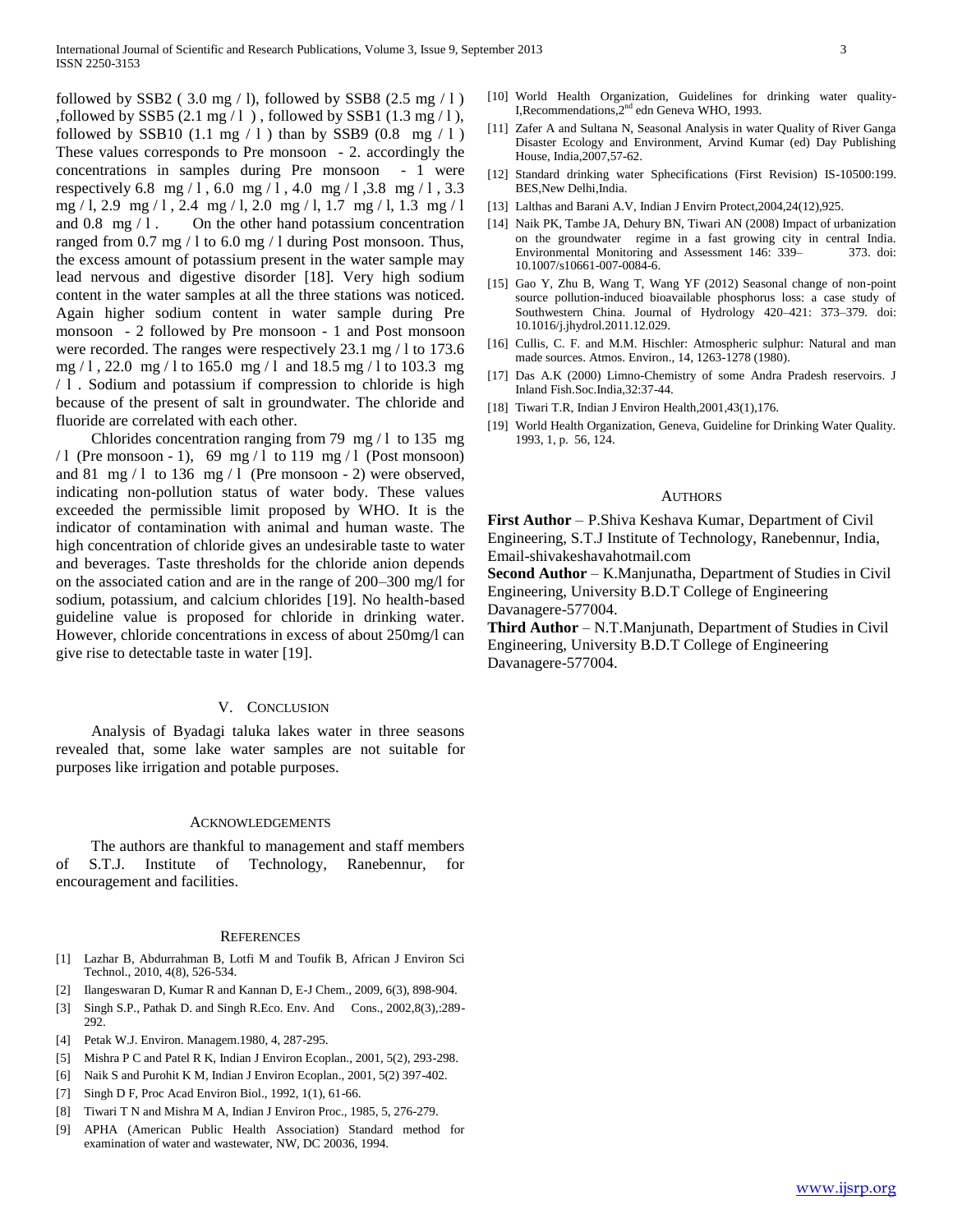**Table: 1 Variations in Characteristics of Lake water Samples in Byadgi Taluk in Pre monsoon - 1** 

| (Season:<br>Taluk: Byadgi<br>Variations in Quality of Lake water with respect to seasons<br>Pre Monsoon $-1$ ) |              |                   |       |                                            |                    |                           |                 |                    |                  |                        |                |                   |                   |  |
|----------------------------------------------------------------------------------------------------------------|--------------|-------------------|-------|--------------------------------------------|--------------------|---------------------------|-----------------|--------------------|------------------|------------------------|----------------|-------------------|-------------------|--|
|                                                                                                                |              |                   |       | <b>Concentrations of Parameters Stated</b> |                    |                           |                 |                    |                  |                        |                |                   |                   |  |
| Station<br>Code                                                                                                | Village      | Monsoon<br>Season | PH    | EC<br>$\mu s$                              | <b>TDS</b><br>mg/1 | Total<br>Hardness<br>mg/1 | Acidity<br>mg/1 | Alkalinity<br>mg/1 | Nitrogen<br>mg/1 | Phosphoro<br>us $mg/l$ | Sodium<br>mg/1 | Potassium<br>mg/1 | Chlorides<br>mg/1 |  |
| LB1                                                                                                            | Agasanahalli | $Pre - 1$         | 10.10 | 823                                        | 532                | 278                       | $\overline{0}$  | 265                | 15               | 25                     | 38.0           | 6.0               | 108               |  |
| LB2                                                                                                            | Anur         | $Pre - 1$         | 8.11  | 819                                        | 534                | 284                       | 38              | 199                | 15               | 25                     | 35.0           | 7.2               | 112               |  |
| LB <sub>3</sub>                                                                                                | Attikatti    | $Pre - 1$         | 8.56  | 868                                        | 563                | 296                       | $\overline{0}$  | 281                | 17               | 27                     | 52.4           | 7.8               | 114               |  |
| LB4                                                                                                            | Budapanalli  | $Pre - 1$         | 9.48  | 876                                        | 570                | 296                       | $\overline{0}$  | 282                | 17               | 27                     | 46.0           | 15.2              | 115               |  |
| LB <sub>5</sub>                                                                                                | Chikkabasur  | $Pre - 1$         | 9.20  | 935                                        | 601                | 320                       | $\overline{0}$  | 304                | 17               | 28                     | 53.0           | 8.3               | 126               |  |
| LB6                                                                                                            | Chikkanajji  | $Pre - 1$         | 8.44  | 1,069                                      | 692                | 368                       | $\overline{0}$  | 350                | 19               | 33                     | 73.0           | 2.5               | 140               |  |
| LB7                                                                                                            | Galapuji     | $Pre - 1$         | 8.35  | 647                                        | 422                | 219                       | $\overline{0}$  | 208                | 12               | 20                     | 44.0           | 6.3               | 89                |  |
| LB <sub>8</sub>                                                                                                | Kaginehalli  | $Pre - 1$         | 8.69  | 879                                        | 570                | 300                       | $\overline{0}$  | 285                | 17               | 27                     | 27.1           | 5.8               | 115               |  |
| LB9                                                                                                            | Kerudi       | $Pre - 1$         | 9.07  | 648                                        | 419                | 223                       | $\overline{0}$  | 212                | 12               | 20                     | 49.3           | 16.3              | 85                |  |
| LB10                                                                                                           | Kummur       | $Pre - 1$         | 9.48  | 630                                        | 403                | 214                       | $\overline{0}$  | 203                | 11               | 19                     | 34.5           | 8.3               | 85                |  |
| LB11                                                                                                           | Mattur       | $Pre - 1$         | 8.78  | 1,245                                      | 810                | 421                       | $\overline{0}$  | 400                | 23               | 38                     | 80.5           | 51.0              | 164               |  |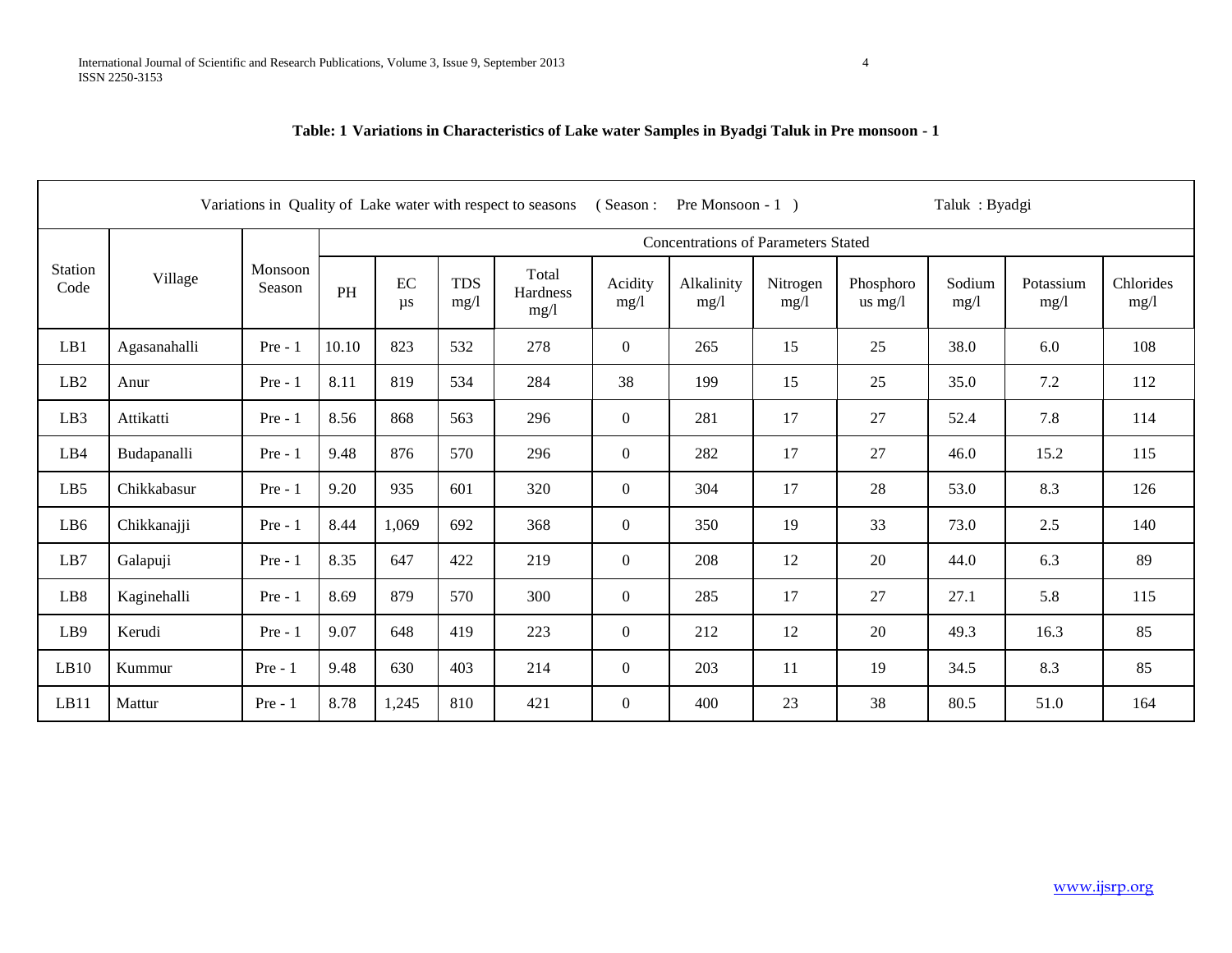## **Table : 2 Variations in Characteristics of Lake water Samples in Byadgi Taluk in Post monsoon**

|                        |              |                   |      | Taluk: Byadgi<br>Variations in Quality of Lake water with respect to seasons<br>(Season:<br>Post Monsoon ) |                    |                                  |                 |                    |                  |                        |                |                   |                   |
|------------------------|--------------|-------------------|------|------------------------------------------------------------------------------------------------------------|--------------------|----------------------------------|-----------------|--------------------|------------------|------------------------|----------------|-------------------|-------------------|
|                        |              |                   |      | <b>Concentrations of Parameters Stated</b>                                                                 |                    |                                  |                 |                    |                  |                        |                |                   |                   |
| <b>Station</b><br>Code | Village      | Monsoon<br>Season | PH   | EC<br>$\mu s$                                                                                              | <b>TDS</b><br>mg/1 | Total<br><b>Hardness</b><br>mg/1 | Acidity<br>mg/1 | Alkalinity<br>mg/1 | Nitrogen<br>mg/1 | Phosphoro<br>us $mg/l$ | Sodium<br>mg/1 | Potassium<br>mg/1 | Chlorides<br>mg/l |
| LB1                    | Agasanahalli | Post              | 8.50 | 732                                                                                                        | 474                | 248                              | $\overline{0}$  | 235                | 14               | 22                     | 45.0           | 8.7               | 96                |
| LB2                    | Anur         | Post              | 7.26 | 735                                                                                                        | 479                | 255                              | 209             | 178                | 13               | 23                     | 71.0           | 10.7              | 101               |
| LB <sub>3</sub>        | Attikatti    | Post              | 8.48 | 768                                                                                                        | 500                | 260                              | $\theta$        | 247                | 14               | 24                     | 134.5          | 48.5              | 101               |
| LB4                    | Budapanalli  | Post              | 7.66 | 782                                                                                                        | 508                | 267                              | 128             | 187                | 15               | 24                     | 86.0           | 15.9              | 103               |
| LB5                    | Chikkabasur  | Post              | 8.23 | 828                                                                                                        | 532                | 283                              | 14              | 269                | 15               | 25                     | 89.3           | 17.0              | 112               |
| LB6                    | Chikkanajji  | Post              | 7.55 | 884                                                                                                        | 572                | 304                              | 150             | 213                | 15               | 27                     | 95.0           | 16.0              | 116               |
| LB7                    | Galapuji     | Post              | 7.47 | 612                                                                                                        | 399                | 207                              | 166             | 145                | 11               | 19                     | 122.0          | 14.8              | 84                |
| LB8                    | Kaginehalli  | Post              | 7.77 | 802                                                                                                        | 520                | 273                              | 105             | 191                | 15               | 25                     | 82.3           | 14.2              | 105               |
| LB9                    | Kerudi       | Post              | 8.11 | 615                                                                                                        | 398                | 212                              | 37              | 148                | 11               | 19                     | 87.5           | 21.0              | 80                |
| LB10                   | Kummur       | Post              | 8.48 | 601                                                                                                        | 384                | 204                              | $\overline{0}$  | 194                | 10               | 18                     | 62.0           | 13.0              | 81                |
| LB11                   | Mattur       | Post              | 7.86 | 986                                                                                                        | 642                | 334                              | 89              | 234                | 18               | 30                     | 95.0           | 19.7              | 130               |